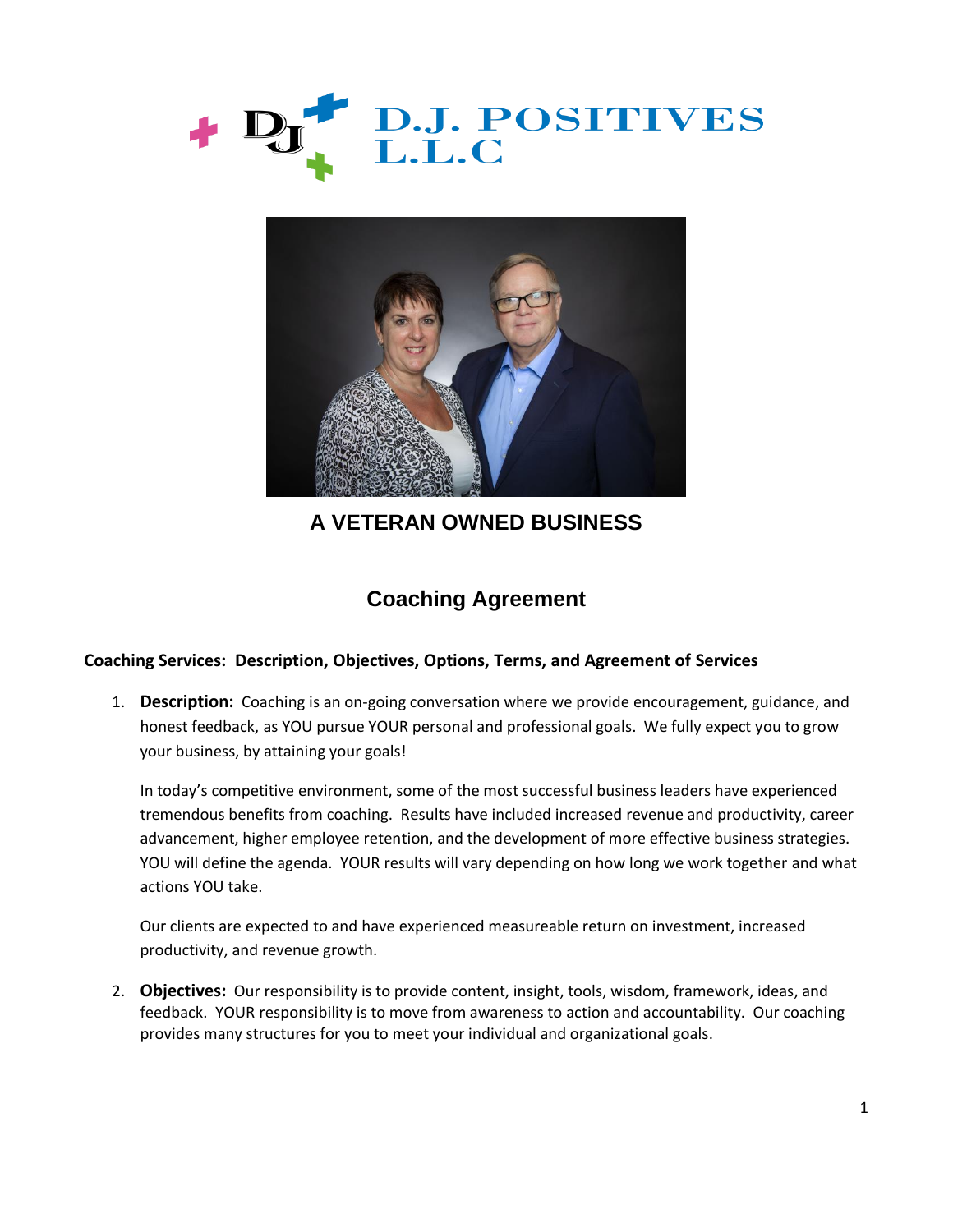

The objectives of coaching include, but are not limited to:

- Adding an objective and supportive third party to your leadership team
- Increasing accountability of your personal and professional goals
- Improving specific skills related to your role. Such as managerial skills, communication, conflict resolution, time management, productivity, and effectiveness
- Sharing best practices from other organizations that have done similar work
- Reviewing strategic business decisions related to operations, customer service, marketing, financials, and more
- Being a sounding board
- Preventing problems, thereby avoiding expensive, time consuming or embarrassing actions
- Supporting your growth past your limiting beliefs
- Relationship development
- Conflict resolution
- Mentoring
- Creating a team atmosphere
- 3. **Options:** All coaching programs require a minimum of one-year time invested. Coaching is a marathon, rather than a sprint!

*Platinum Service:* Individual one-on-one coaching with the CEO, owner, or general manager. This package includes two coaching sessions per month, each session lasting approximately two hours. Sessions can be at your office, the coaches place of business, or a mutually agreed upon location. Phone coaching is also an option. Also included in this package is two full days of shadowing, facilitation of two meetings of your choice (up to 2 hours each), and unlimited phone calls and emails. In addition, you or any of your employees will benefit from a 25% discount for any [CLIENT COMPANY NAME] workshops. Your investment/tuition for this service is \$12,000.00 for one year.

*Gold Service*: Individual one-on-one coaching with the CEO, owner, or general manager. This package includes two coaching sessions per month, each session lasting approximately two hours. Sessions can be at your office, the coaches place of business, or a mutually agreed upon location. Phone coaching is also an option. Included in this package are unlimited phone calls and emails. In addition, you or any of your employees will benefit from a 25% discount for any [CLIENT COMPANY NAME] workshops. Your investment/tuition for this service is \$9,000.00 for one year.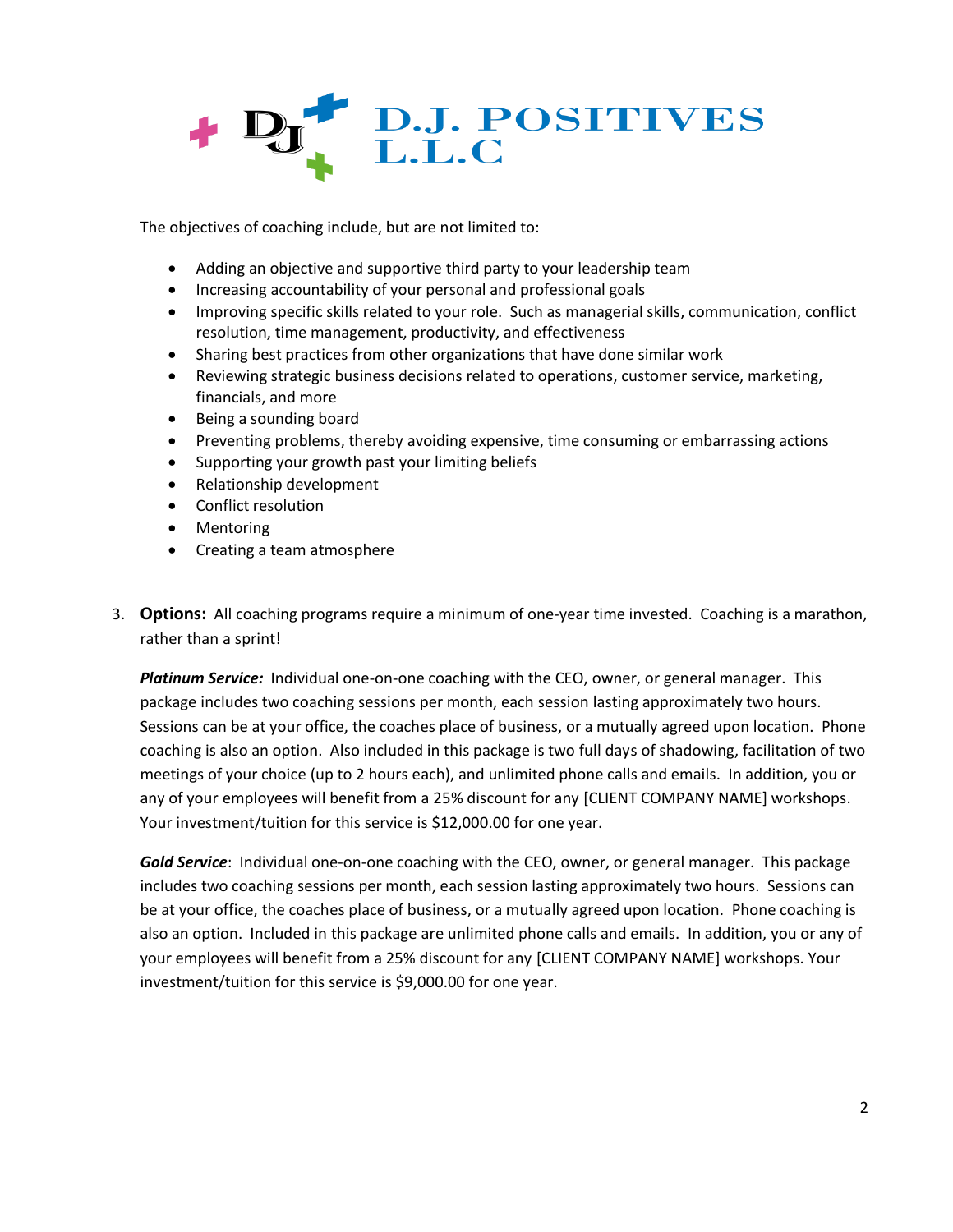

*Bronze Service:* Individual one-on-one coaching with the CEO, owner, or general manager. This package includes two coaching sessions per month, each session lasting approximately one hour. Sessions can be at your office, the coaches place of business, or a mutually agreed upon location. Phone coaching is also an option. Included in this package are unlimited 10-minute phone calls and emails. Your investment is \$6,000.00 for one year.

Other coaching services available include, but are not limited to: Group Coaching, Sales Coaching, Couples Coaching, Business Partner Coaching, Youth Coaching, Relationship Coaching, Phone Coaching, and more. Your investment for these programs will be determined on a case by case basis.

4. **Terms:** The initial face-to-face consultation is \$ 150.00 per hour, but the fee can be credited back to your initial coaching agreement. Payments are to be made before services are provided, and as agreed upon.

We will always begin and end our sessions or calls on time, and if we are meeting by phone you will call me. If you need to reschedule, 24-hours advance notice is required or one-half of the coaching session is lost. If for some reason our coaches need to reschedule and do not do so with 24-hour notice, you will be credited with an additional one-half coaching session, at no additional charge.

Our coaching relationship is completely confidential. We will never share your identity or any information about you with any other person or organization without your expressed consent. In the unlikely event that there are concerns that need to be referred to another professional, I may be able to make that suggestion to you.

The term of our coaching agreement will be at least one year (12 months). Completing our coaching relationship is a mutual decision. There may come a time when you determine that it is time to complete our coaching relationship. If and when that time comes, I expect that you will provide me at least 4 weeks' notice. That will give us time to summarize your growth/learning and strategize your next steps.

Our services are unconditionally guaranteed. If at any time you feel that you are not getting the support, honesty, coaching, or training that you expect, then you need to tell me.